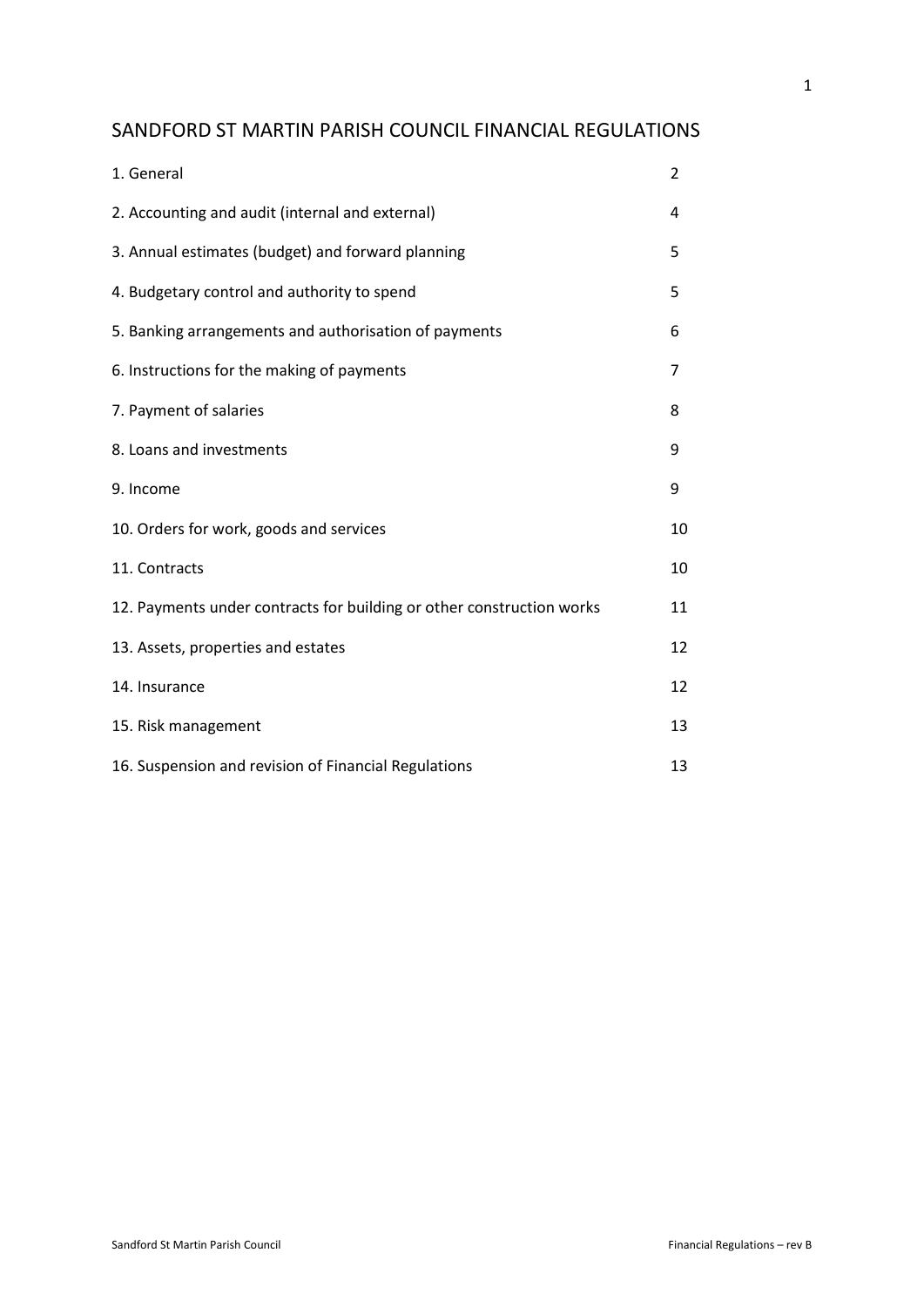These Financial Regulations were adopted by the council at its meeting held on 10 September 2020. These Financial Regulations were reviewed by the council at its meeting held on 04 May 2021.

# **1 General**

- 1.1 These financial regulations govern the conduct of financial management by the council and may only be amended or varied by resolution of the council. Financial regulations are one of the council's three governing policy documents providing procedural guidance for members and officers. Financial regulations must be observed in conjunction with the council's standing orders<sup>1</sup> and any individual financial regulations relating to contracts.
- 1.2 The council is responsible in law for ensuring that its financial management is adequate and effective and that the council has a sound system of internal control which facilitates the effective exercise of the council's functions, including arrangements for the management of risk.
- 1.3 The council's accounting control systems must include measures:
	- for the timely production of accounts;
	- that provide for the safe and efficient safeguarding of public money;
	- to prevent and detect inaccuracy and fraud; and
	- identifying the duties of officers.
- 1.4 These financial regulations demonstrate how the council meets these responsibilities and requirements.
- 1.5 At least once a year, prior to approving the Annual Governance Statement, the council must review the effectiveness of its system of internal control which shall be in accordance with proper practices.
- 1.6 Deliberate or wilful breach of these Regulations by an employee may give rise to disciplinary proceedings.
- 1.7 Members of council are expected to follow the instructions within these Regulations and not to entice employees to breach them. Failure to follow instructions within these Regulations brings the office of councillor into disrepute.
- 1.8 The Responsible Financial Officer (RFO) holds a statutory office to be appointed by the council. The Clerk has been appointed as RFO for this council and these regulations will apply accordingly.
- 1.9 The RFO;
	- acts under the policy direction of the council;
	- administers the council's financial affairs in accordance with all Acts, Regulations and proper practices;
	- determines on behalf of the council its accounting records and accounting control systems;
	- ensures the accounting control systems are observed;
	- maintains the accounting records of the council up to date in accordance with proper practices;
	- assists the council to secure economy, efficiency and effectiveness in the use of its resources; and
	- produces financial management information as required by the council.
- 1.10 The accounting records determined by the RFO shall be sufficient to show and explain the council's transactions and to enable the RFO to ensure that any income and expenditure

<sup>&</sup>lt;sup>1</sup> Model Standing Orders for Councils (2018 Edition) is available from NALC (©NALC 2018)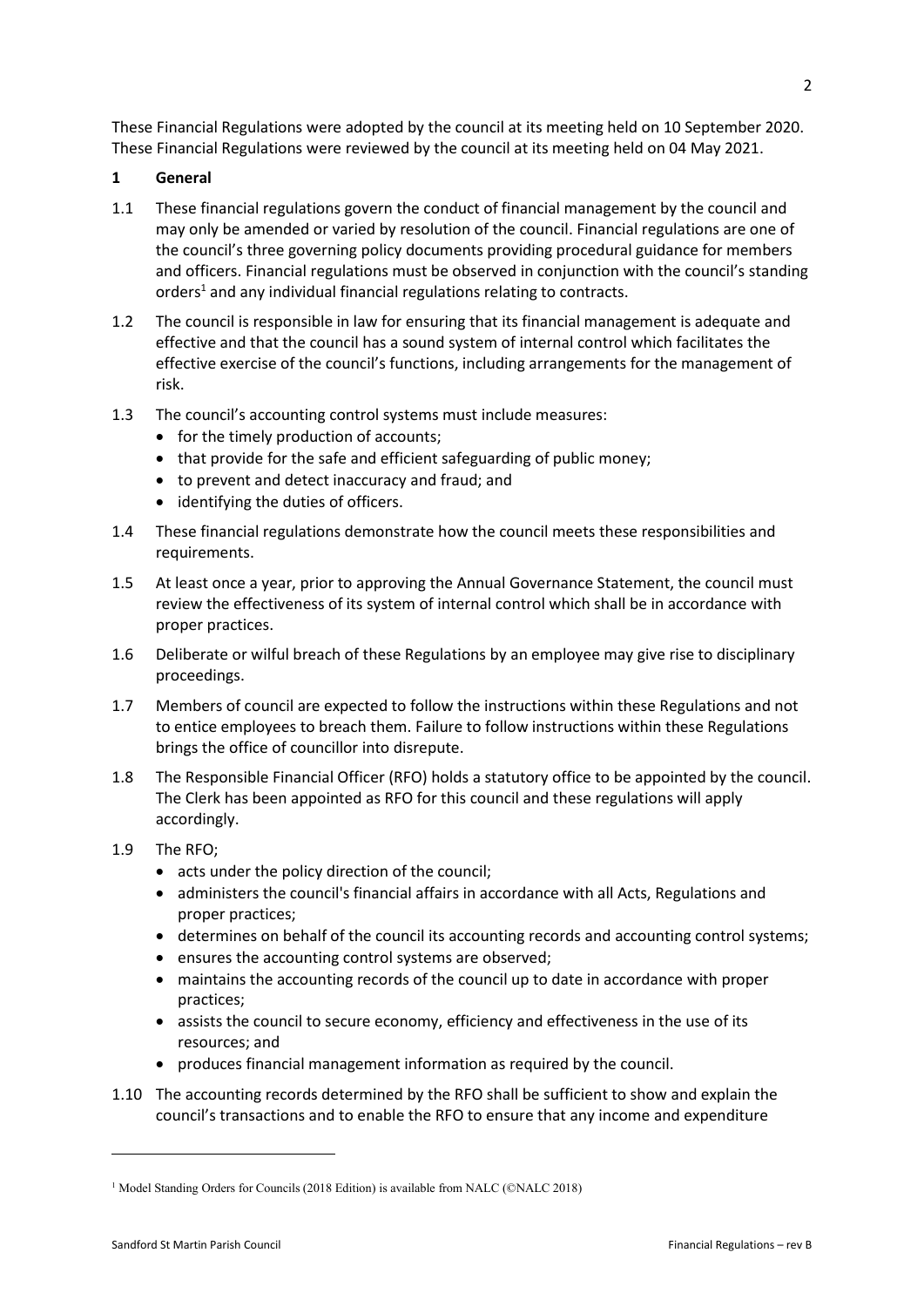account and statement of balances, or record of receipts and payments and additional information, as the case may be, or management information prepared for the council from time to time comply with the Accounts and Audit Regulations.

- 1.11 The accounting records determined by the RFO shall in particular contain:
	- entries from day to day of all sums of money received and expended by the council and the matters to which the income and expenditure or receipts and payments account relate;
	- a record of the assets and liabilities of the council; and
	- wherever relevant, a record of the council's income and expenditure in relation to claims made, or to be made, for any contribution, grant or subsidy.
- 1.12 The accounting control systems determined by the RFO shall include:
	- procedures to ensure that the financial transactions of the council are recorded as soon as reasonably practicable and as accurately and reasonably as possible;
	- procedures to enable the prevention and detection of inaccuracies and fraud and the ability to reconstruct any lost records;
	- identification of the duties of officers dealing with financial transactions and division of responsibilities of those officers in relation to significant transactions;
	- procedures to ensure that uncollectable amounts, including any bad debts are not submitted to the council for approval to be written off except with the approval of the RFO and that the approvals are shown in the accounting records; and
	- measures to ensure that risk is properly managed.
- 1.13 The council is not empowered by these Regulations or otherwise to delegate certain specified decisions. In particular any decision regarding:
	- setting the final budget or the precept (council tax requirement);
	- approving accounting statements;
	- approving an annual governance statement;
	- borrowing;
	- writing off bad debts;
	- declaring eligibility for the General Power of Competence; and
	- addressing recommendations in any report from the internal or external auditors, shall be a matter for the full council only.
- 1.14 In addition, the council must:
	- determine and keep under regular review the bank mandate for all council bank accounts;
	- approve any grant or a single commitment; and
	- in respect of the annual salary for any employee have regard to recommendations about annual salaries of employees made by relevant authorities in accordance with its terms of reference.
- 1.15 In these financial regulations, references to the Accounts and Audit Regulations or 'the regulations' shall mean the regulations issued under the provisions of section 27 of the Audit Commission Act 1998, or any superseding legislation, and then in force unless otherwise specified.

In these financial regulations the term 'proper practice' or 'proper practices' shall refer to guidance issued in *Governance and Accountability for Local Councils - a Practitioners' Guide (England)* issued by the Joint Practitioners Advisory Group (JPAG), available from the websites of NALC and the Society for Local Council Clerks (SLCC).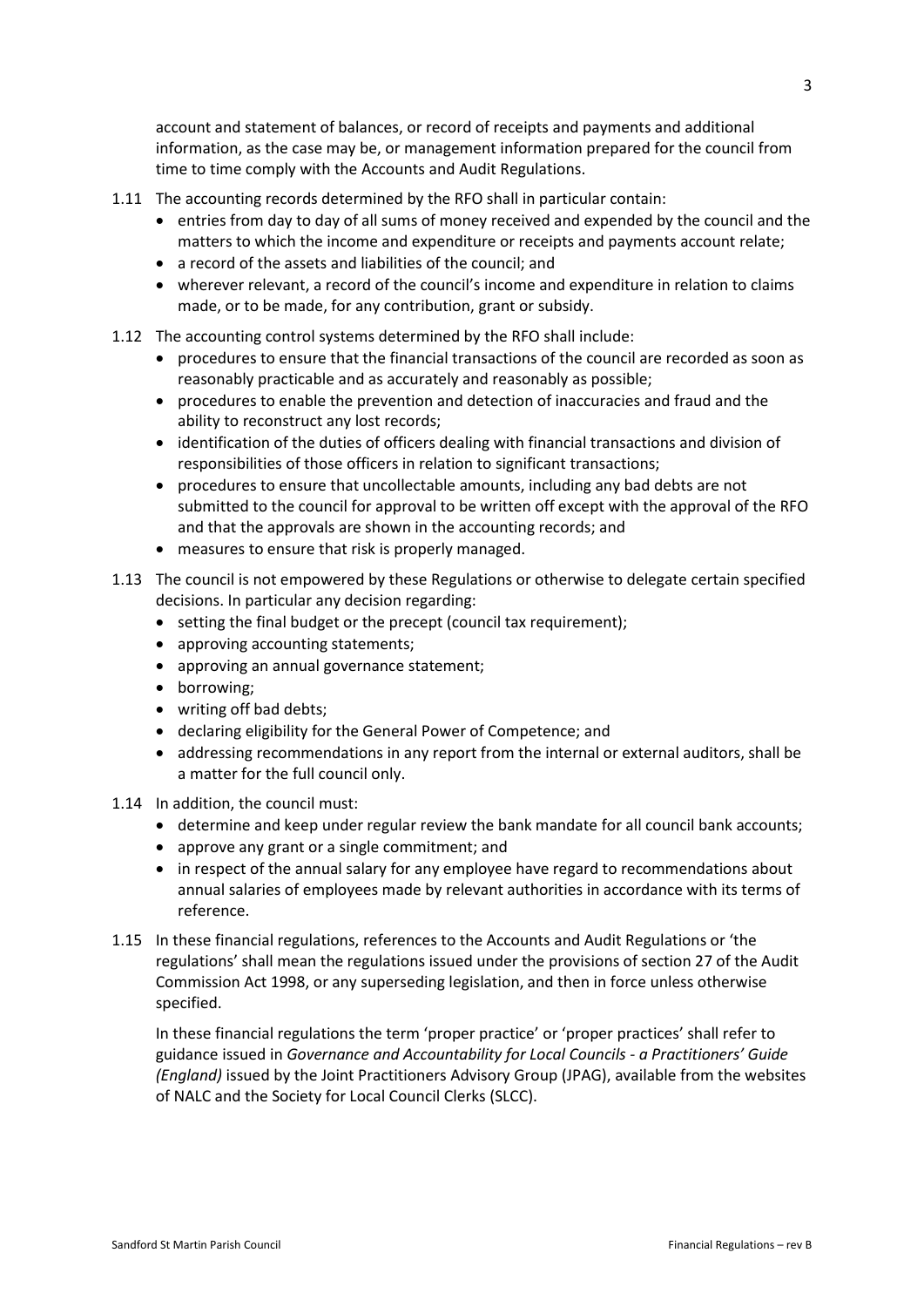## **2. Accounting and audit (internal and external)**

- 2.1 All accounting procedures and financial records of the council shall be determined by the RFO in accordance with the Accounts and Audit Regulations, appropriate guidance and proper practices.
- 2.2 On a regular basis, at least twice a year, and at each financial year end, a member other than the Chairman or a cheque signatory shall be appointed to verify bank reconciliations (for all accounts) produced by the RFO. The member shall sign the reconciliations and the original bank statements (or similar document) as evidence of verification. This activity shall on conclusion be reported, including any exceptions, to and noted by the council.
- 2.3 The RFO shall complete the annual statement of accounts, annual report, and any related documents of the council contained in the Annual Return (as specified in proper practices) as soon as practicable after the end of the financial year and having certified the accounts shall submit them and report thereon to the council within the timescales set by the Accounts and Audit Regulations.
- 2.4 The council shall ensure that there is an adequate and effective system of internal audit of its accounting records, and of its system of internal control in accordance with proper practices. Any officer or member of the council shall make available such documents and records as appear to the council to be necessary for the purpose of the audit and shall, as directed by the council, supply the RFO, internal auditor, or external auditor with such information and explanation as the council considers necessary for that purpose.
- 2.5 The internal auditor shall be appointed by and shall carry out the work in relation to internal controls required by the council in accordance with proper practices.
- 2.6 The internal auditor shall:
	- be competent and independent of the financial operations of the council;
	- report to council in writing, or in person, on a regular basis with a minimum of one annual written report during each financial year;
	- to demonstrate competence, objectivity and independence, be free from any actual or perceived conflicts of interest, including those arising from family relationships; and
	- has no involvement in the financial decision making, management or control of the council
- 2.7 Internal or external auditors may not under any circumstances:
	- perform any operational duties for the council;
	- initiate or approve accounting transactions; or
	- direct the activities of any council employee, except to the extent that such employees have been appropriately assigned to assist the internal auditor.
- 2.8 For the avoidance of doubt, in relation to internal audit the terms 'independent' and 'independence' shall have the same meaning as is described in proper practices.
- 2.9 The RFO shall make arrangements for the exercise of electors' rights in relation to the accounts including the opportunity to inspect the accounts, books, and vouchers and display or publish any notices and statements of account required by Audit Commission Act 1998, or any superseding legislation, and the Accounts and Audit Regulations.
- 2.10 The RFO shall, without undue delay, bring to the attention of all councillors any correspondence or report from internal or external auditors.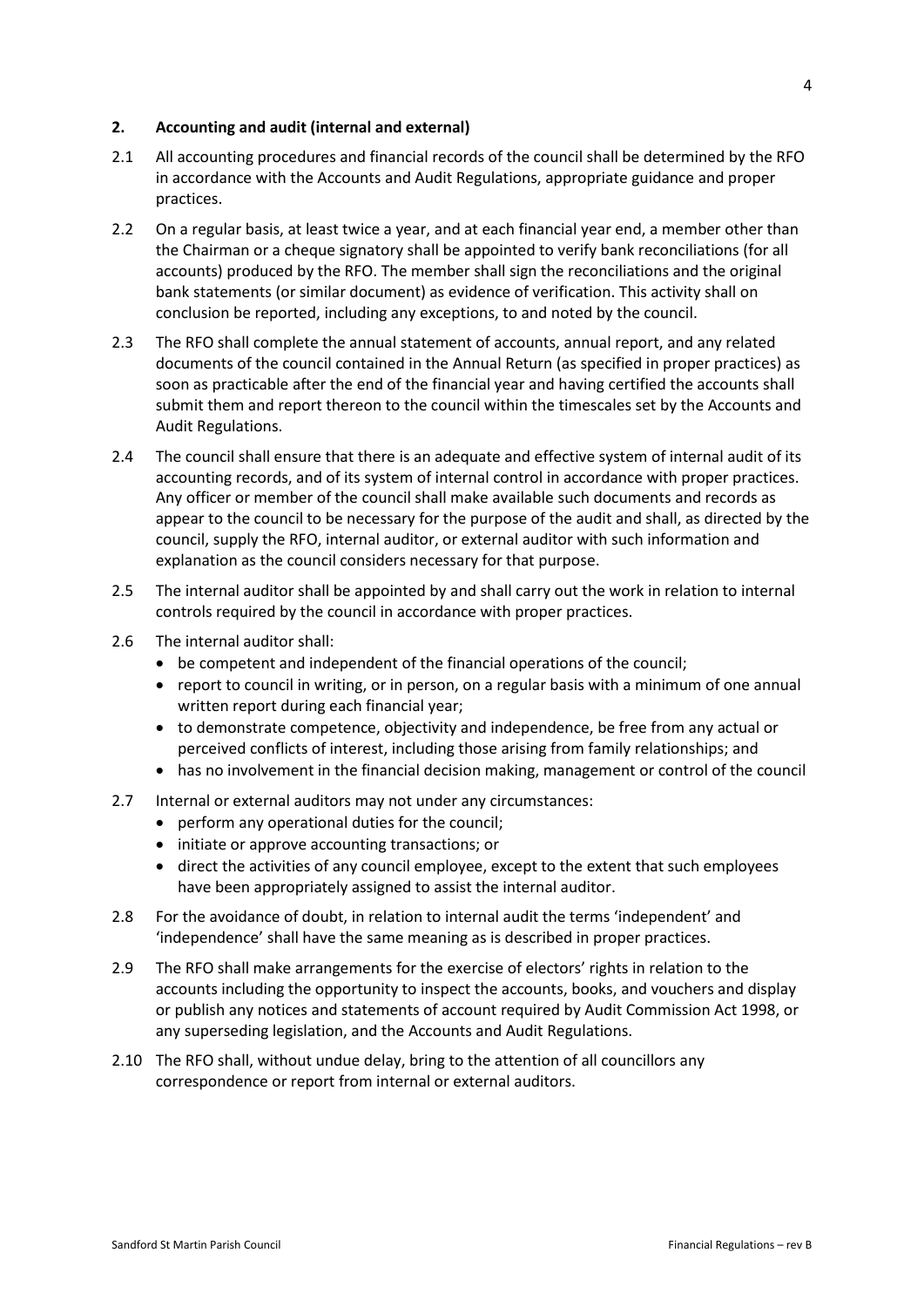## **3 Annual estimates (budget) and forward planning**

- 3.1 The RFO must each year, by no later than October, prepare detailed estimates of all receipts and payments including the use of reserves and all sources of funding for the following financial year in the form of a budget to be considered by the council.
- 3.2 The council shall fix the precept (council tax requirement), and relevant basic amount of council tax to be levied for the ensuing financial year not later than by the end of December each year. The RFO shall issue the precept to the billing authority and shall supply each member with a copy of the approved annual budget.
- 3.3 The approved annual budget shall form the basis of financial control for the ensuing year.

### **4 Budgetary control and authority to spend**

- 4.1 Expenditure on revenue items may be authorised up to the amounts included for that class of expenditure in the approved budget. This authority is to be determined by:
	- the council for all items over £250; or
	- the Clerk, in conjunction with Chairman of Council, for any items below £250.

Such authority is to be evidenced by a minute.

Contracts may not be disaggregated to avoid controls imposed by these regulations.

- 4.2 No expenditure may be authorised that will exceed the amount provided in the revenue budget for that class of expenditure other than by resolution of the council. During the budget year and with the approval of council having considered fully the implications for public services, unspent and available amounts may be moved to other budget headings or to an earmarked reserve as appropriate ('virement').
- 4.3 Unspent provisions in the revenue or capital budgets for completed projects shall not be carried forward to a subsequent year.
- 4.4 The salary budgets are to be reviewed at least annually in November for the following financial year and such review shall be evidenced by a hard copy schedule signed by the Clerk and the Chairman of Council.
- 4.5 In cases of extreme risk to the delivery of council services, the Clerk may authorise revenue expenditure on behalf of the council which in the Clerk's judgement it is necessary to carry out. Such expenditure includes repair, replacement or other work, whether or not there is any budgetary provision for the expenditure, subject to a limit of £250. The Clerk shall report such action to the chairman as soon as possible and to the council as soon as practicable thereafter.
- 4.6. No expenditure shall be authorised in relation to any capital project and no contract entered into or tender accepted involving capital expenditure unless the council is satisfied that the necessary funds are available and the requisite borrowing approval has been obtained.
- 4.7 All capital works shall be administered in accordance with the council's standing orders and financial regulations relating to contracts.
- 4.8 The RFO shall regularly provide the council with a statement of receipts and payments to date under each head of the budgets, comparing actual expenditure to the appropriate date against that planned as shown in the budget. These statements are to be prepared at least at the end of each financial quarter and shall show explanations of material variances. For this purpose "material" shall be in excess of £100 of the budget.
- 4.9 Changes in earmarked reserves shall be approved by council as part of the budgetary control process.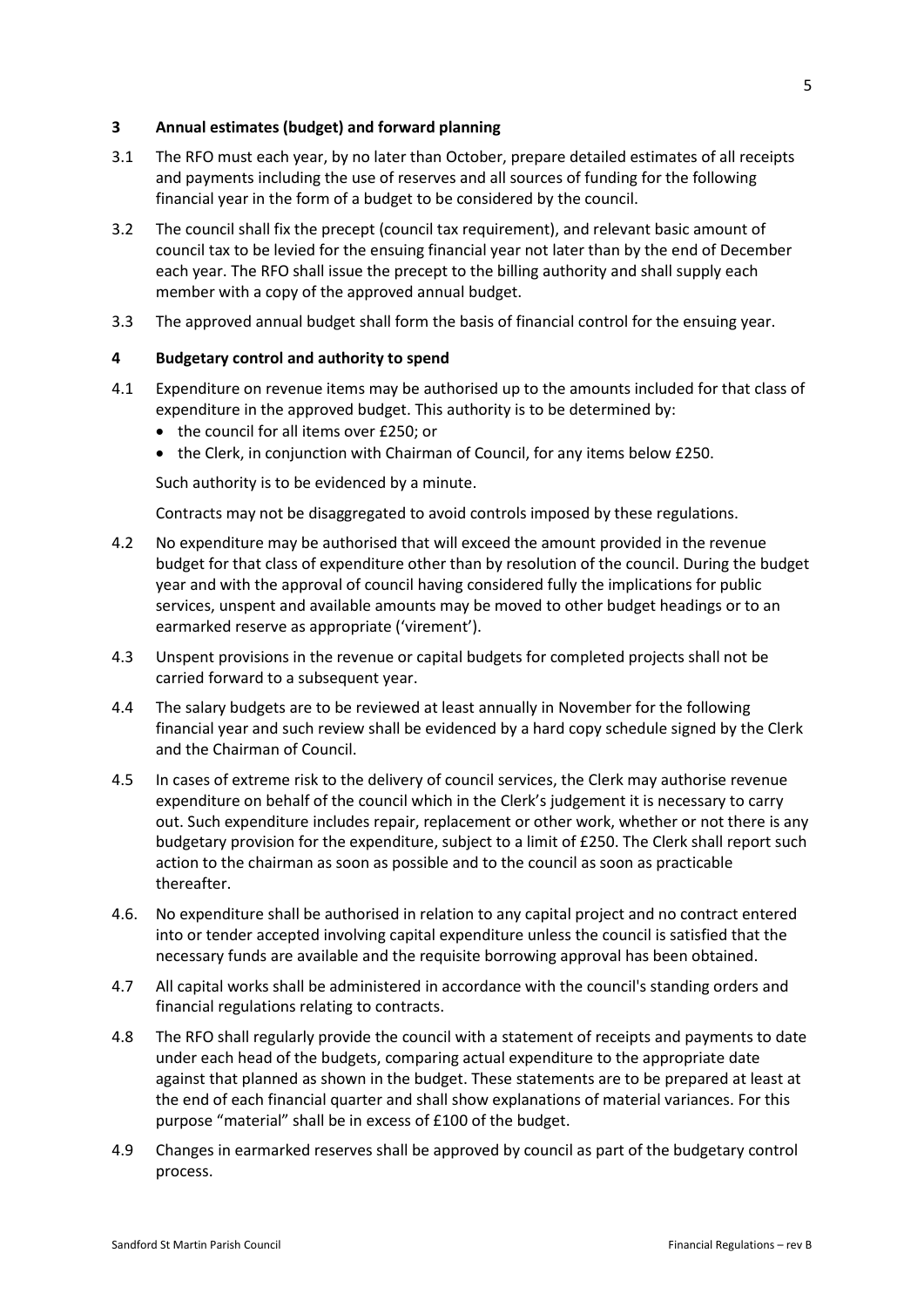#### **5 Banking arrangements and authorisation of payments**

- 5.1 The council's banking arrangements, including the bank mandate, shall be made by the RFO and approved by the council; banking arrangements may not be delegated to a committee. They shall be regularly reviewed for safety and efficiency. The council shall seek credit references in respect of members or employees who act as signatories.
- 5.2 The RFO shall prepare a schedule of payments requiring authorisation, forming part of the Agenda for the Meeting and, together with the relevant invoices, present the schedule to council. The council shall review the schedule for compliance and, having satisfied itself shall authorise payment by a resolution of the council. The approved schedule shall be ruled off and initialled by the Chairman of the Meeting. A detailed list of all payments shall be disclosed within or as an attachment to the minutes of the meeting at which payment was authorised. Personal payments (including salaries, wages, expenses and any payment made in relation to the termination of a contract of employment) may be summarised to remove public access to any personal information.
- 5.3 All invoices for payment shall be examined, verified and certified by the RFO to confirm that the work, goods or services to which each invoice relates has been received, carried out, examined and represents expenditure previously approved by the council.
- 5.4 The RFO shall examine invoices for arithmetical accuracy and analyse them to the appropriate expenditure heading. The RFO shall take all steps to pay all invoices submitted, and which are in order, at the next available council meeting.
- 5.5 The Clerk shall have delegated authority to authorise the payment of items only in the following circumstances:
	- a) If a payment is necessary to avoid a charge to interest under the Late Payment of Commercial Debts (Interest) Act 1998, and the due date for payment is before the next scheduled Meeting of council, where the Clerk certifies that there is no dispute or other reason to delay payment, provided that a list of such payments shall be submitted to the next appropriate meeting of council;
	- b) An expenditure item authorised under 5.6 below (continuing contracts and obligations) provided that a list of such payments shall be submitted to the next appropriate meeting of council; or
- 5.6 For each financial year the Clerk shall draw up a list of due payments which arise on a regular basis as the result of a continuing contract, statutory duty, or obligation (such as but not exclusively) Salaries, PAYE and NI, Superannuation Fund and regular maintenance contracts and the like for which council may authorise payment for the year provided that the requirements of regulation 4.1 (Budgetary Controls) are adhered to, provided also that a list of such payments shall be submitted to the next appropriate meeting of council.
- 5.7 A record of regular payments made under 5.6 above shall be drawn up and be signed by two members on each and every occasion when payment is authorised - thus controlling the risk of duplicated payments being authorised and / or made.
- 5.8 In respect of grants expenditure shall be approved by council in accordance with any policy statement approved by council. All grants shall be subject to ratification by resolution of full council.
- 5.9 Members are subject to the Code of Conduct that has been adopted by the council and shall comply with the Code and Standing Orders when a decision to authorise or instruct payment is made in respect of a matter in which they have a disclosable pecuniary or other interest, unless a dispensation has been granted.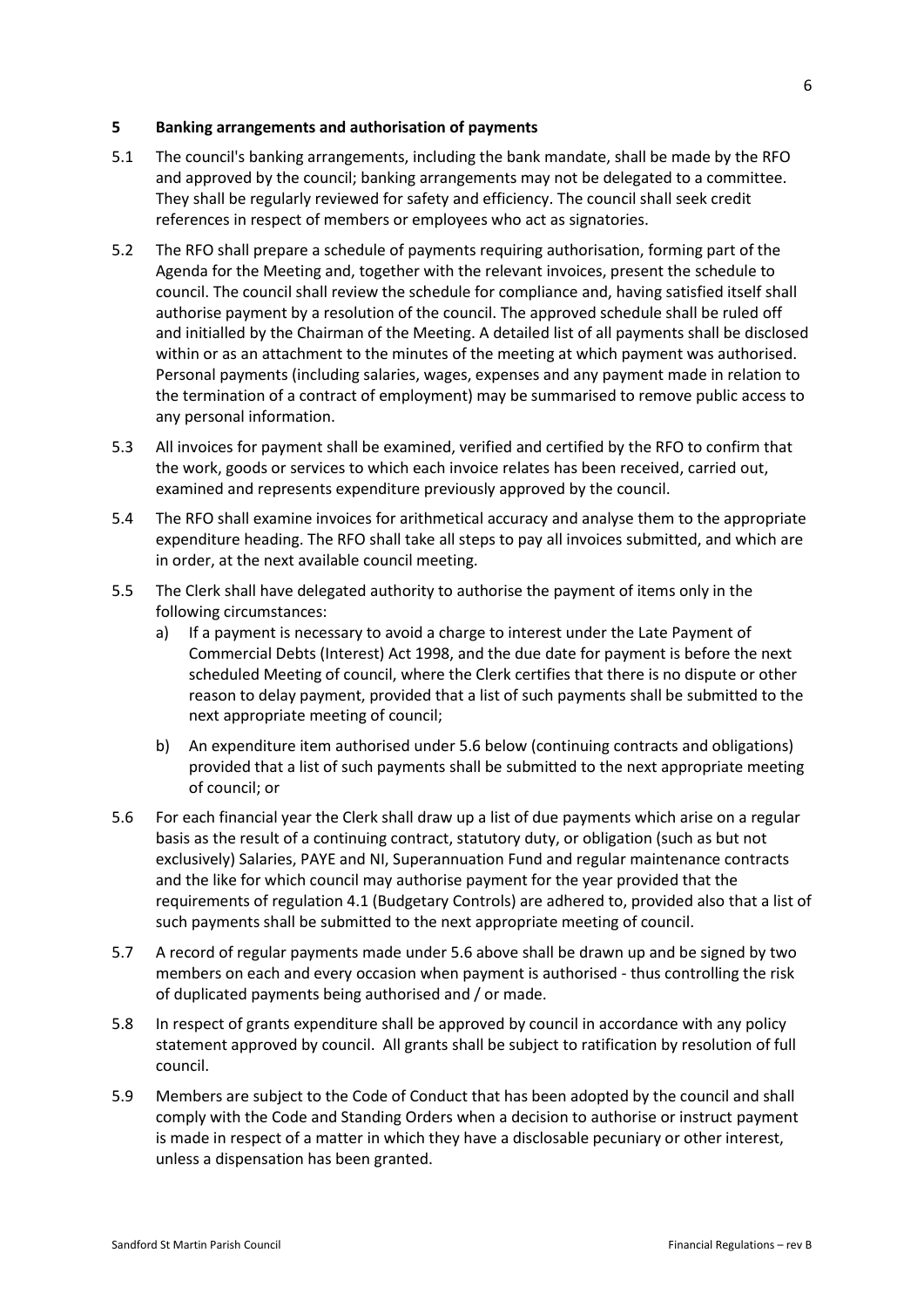- 5.10 The council will aim to rotate the duties of members in these Regulations so that onerous duties are shared out as evenly as possible over time.
- 5.11 Any changes in the recorded details of suppliers, such as bank account records, shall be approved in writing by a Member.

## **6 Instructions for the making of payments**

- 6.1 The council will make safe and efficient arrangements for the making of its payments.
- 6.2 Following authorisation under Financial Regulation 5 above, the council, or, if so delegated, the Clerk or RFO shall give instruction that a payment shall be made.
- 6.3 All payments shall be affected by cheque or other instructions to the council's bankers, or otherwise, in accordance with a resolution of council.
- 6.4. Cheques or orders for payment drawn on the bank account in accordance with the schedule as presented to council shall be signed by two members of council in accordance with a resolution instructing that payment. A member who is a bank signatory, having a connection by virtue of family or business relationships with the beneficiary of a payment, should not, under normal circumstances, be a signatory to the payment in question.
- 6.5 To indicate agreement of the details shown on the cheque or order for payment with the counterfoil and the invoice or similar documentation, the signatories shall each also initial the cheque counterfoil.
- 6.6 Cheques or orders for payment shall not normally be presented for signature other than at a council meeting (including immediately before or after such a meeting). Any signatures obtained away from such meetings shall be reported to the council at the next convenient meeting.
- 6.7 If thought appropriate by the council, payment for utility supplies (energy, telephone and water) and any National Non-Domestic Rates may be made by variable direct debit provided that the instructions are signed by two members and any payments are reported to council as made. The approval of the use of a variable direct debit shall be renewed by resolution of the council at least every two years.
- 6.8 If thought appropriate by the council, payment for certain items (principally salaries) may be made by banker's standing order provided that the instructions are signed, or otherwise evidenced by two members are retained and any payments are reported to council as made. The approval of the use of a banker's standing order shall be renewed by resolution of the council at least every two years.
- 6.9 If thought appropriate by the council, payment for certain items may be made by BACS or CHAPS methods provided that the instructions for each payment are signed, or otherwise evidenced, by two authorised bank signatories, are retained and any payments are reported to council as made. The approval of the use of BACS or CHAPS shall be renewed by resolution of the council at least every two years.
- 6.10 If thought appropriate by the council payment for certain items may be made by internet banking transfer provided evidence is retained showing which members approved the payment.
- 6.11 Where a computer requires use of a personal identification number (PIN) or other password(s), for access to the council's records on that computer, a note shall be made of the PIN and Passwords and shall be handed to and retained by the Chairman of Council in a sealed dated envelope. This envelope may not be opened other than in the presence of two other councillors. After the envelope has been opened, in any circumstances, the PIN and / or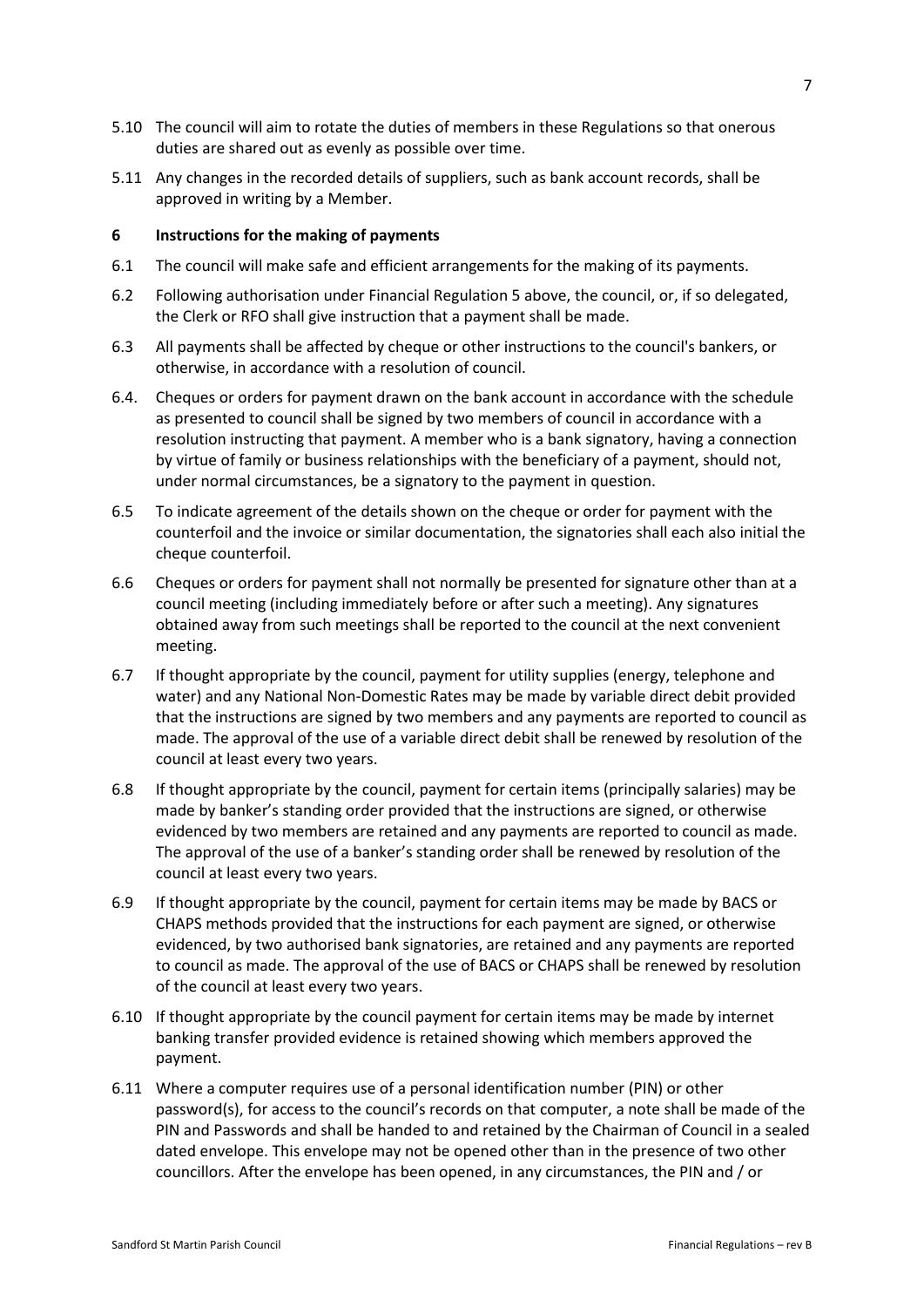passwords shall be changed as soon as practicable. The fact that the sealed envelope has been opened, in whatever circumstances, shall be reported to all members immediately and formally to the next available meeting of the council. This will not be required for a member's personal computer used only for remote authorisation of bank payments.

- 6.12 No employee or councillor shall disclose any PIN or password, relevant to the working of the council or its bank accounts, to any person not authorised in writing by the council.
- 6.13 Regular back-up copies of the records on any computer shall be made and shall be stored securely away from the computer in question, and preferably off site.
- 6.14 The council, and any members using computers for the council's financial business, shall ensure that anti-virus, anti-spyware and firewall software with automatic updates, together with a high level of security, is used.
- 6.15 Where internet banking arrangements are made with any bank, the Clerk shall be appointed as the Service Administrator. The bank mandate approved by the council shall identify a number of councillors who will be authorised to approve transactions on those accounts. The bank mandate will state clearly the amounts of payments that can be instructed by the use of the Service Administrator alone, or by the Service Administrator with a stated number of approvals.
- 6.16 Access to any internet banking accounts will be directly to the access page (which may be saved under "favourites"), and not through a search engine or e-mail link. Remembered or saved passwords facilities must not be used on any computer used for council banking work. Breach of this Regulation will be treated as a very serious matter under these regulations.
- 6.17 Changes to account details for suppliers, which are used for internet banking may only be changed on written hard copy notification by the supplier and supported by hard copy authority for change signed by the Clerk and a member. A programme of regular checks of standing data with suppliers will be followed.
- 6.18 Any Debit Card issued for use will be specifically restricted to the Clerk and will also be restricted to a single transaction maximum value of £250 unless authorised by council or finance committee in writing before any order is placed.
- 6.19 A pre-paid debit card may be issued to employees with varying limits. These limits will be set by the council. Transactions and purchases made will be reported to the council and authority for topping-up shall be at the discretion of the council.
- 6.20 Any corporate credit card or trade card account opened by the council will be specifically restricted to use by the Clerk and shall be subject to automatic payment in full at each monthend.
- 6.21 The council will not maintain any form of cash float. All cash received must be banked intact. Any payments made in cash by the Clerk (for example for postage or minor stationery items) shall be refunded on a regular basis, at least quarterly.

#### **7 Payment of salaries**

- 7.1 As an employer, the council shall make arrangements to meet fully the statutory requirements placed on all employers by PAYE and National Insurance legislation. The payment of all salaries shall be made in accordance with payroll records and the rules of PAYE and National Insurance currently operating, and salary rates shall be as agreed by council.
- 7.2 Payment of salaries and payment of deductions from salary such as may be required to be made for tax, national insurance and pension contributions, or similar statutory or discretionary deductions must be made in accordance with the payroll records and on the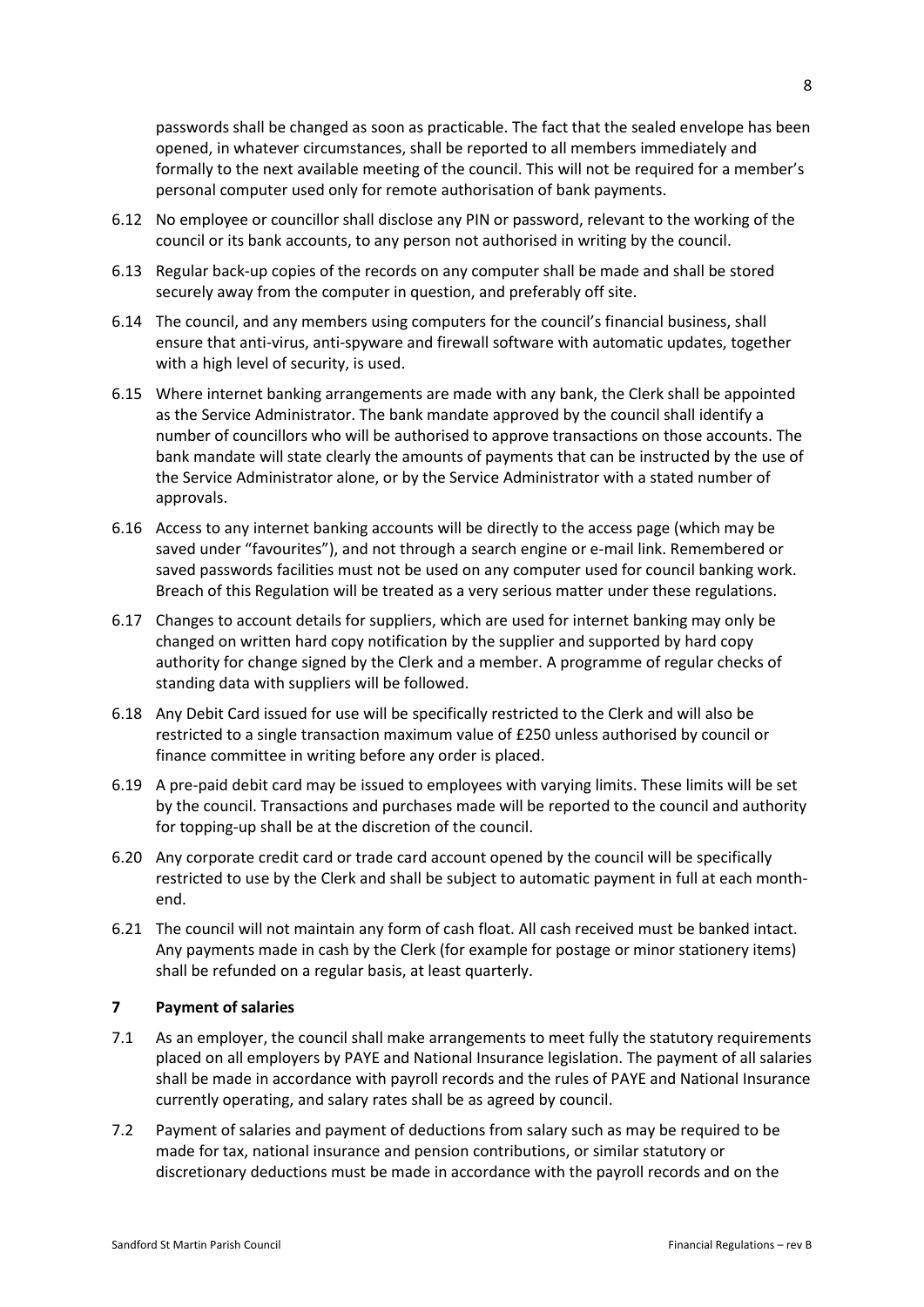appropriate dates stipulated in employment contracts, provided that each payment is reported to the next available council meeting, as set out in these regulations above.

- 7.3 No changes shall be made to any employee's pay, emoluments, or terms and conditions of employment without the prior consent of the council.
- 7.4 Each and every payment to employees of net salary and to the appropriate creditor of the statutory and discretionary deductions shall be recorded in a separate confidential record (confidential cash book). This confidential record is not open to inspection or review (under the Freedom of Information Act 2000 or otherwise) other than:
	- a) by any councillor who can demonstrate a need to know;
	- b) by the internal auditor;
	- c) by the external auditor; or
	- d) by any person authorised under Audit Commission Act 1998, or any superseding legislation.
- 7.5 The total of such payments in each calendar month shall be reported with all other payments as made as may be required under these Financial Regulations, to ensure that only payments due for the period have actually been paid.
- 7.6 An effective system of personal performance management should be maintained for the senior officers.
- 7.7 Any termination payments shall be supported by a clear business case and reported to the council. Termination payments shall only be authorised by council.
- 7.8 Before employing interim staff, the council must consider a full business case.

### **8 Loans and investments**

- 8.1 All borrowings shall be affected in the name of the council, after obtaining any necessary borrowing approval. Any application for borrowing approval shall be approved by Council as to terms and purpose. The application for borrowing approval, and subsequent arrangements for the loan shall only be approved by full council.
- 8.2 Any financial arrangement which does not require formal borrowing approval from the Secretary of State (such as Hire Purchase or Leasing of tangible assets) shall be subject to approval by the full council. In each case a report in writing shall be provided to council in respect of value for money for the proposed transaction.
- 8.3 All loans and investments shall be negotiated in the name of the council and shall be for a set period in accordance with council policy.
- 8.4 The council shall consider the need for an Investment Strategy and Policy which, if drawn up, shall be in accordance with relevant regulations, proper practices and guidance. Any Strategy and Policy shall be reviewed by the council at least annually.
- 8.5 All investments of money under the control of the council shall be in the name of the council.
- 8.6 All investment certificates and other documents relating thereto shall be retained in the custody of the RFO.
- 8.7 Payments in respect of short term or long-term investments, including transfers between bank accounts held in the same bank, or branch, shall be made in accordance with Regulation 5 (Authorisation of payments) and Regulation 6 (Instructions for payments).

#### **9. Income**

9.1. The collection of all sums due to the council shall be the responsibility of and under the supervision of the RFO.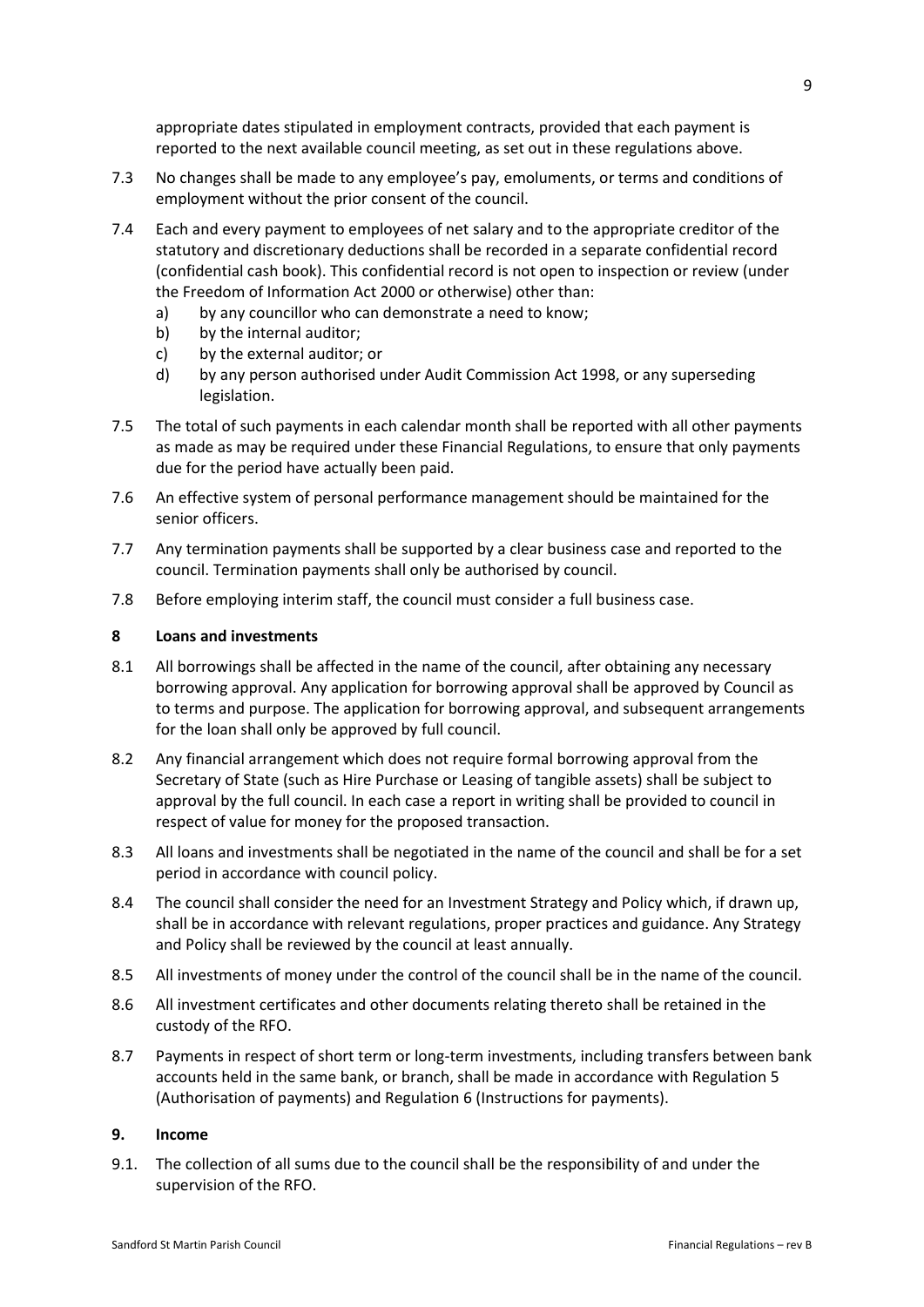- 9.2. Particulars of all charges to be made for work done, services rendered or goods supplied shall be agreed annually by the council, notified to the RFO and the RFO shall be responsible for the collection of all accounts due to the council.
- 9.3. The council will review all fees and charges at least annually, following a report of the Clerk.
- 9.4. Any sums found to be irrecoverable and any bad debts shall be reported to the council and shall be written off in the year.
- 9.5. All sums received on behalf of the council shall be banked intact as directed by the RFO. In all cases, all receipts shall be deposited with the council's bankers with such frequency as the RFO considers necessary.
- 9.6. The origin of each receipt shall be entered on the paying-in slip.
- 9.7. Personal cheques shall not be cashed out of money held on behalf of the council.
- 9.8. The RFO shall promptly complete any VAT Return that is required. Any repayment claim due in accordance with VAT Act 1994 section 33 shall be made at least annually coinciding with the financial year end.
- 9.9. Where any significant sums of cash are regularly received by the council, the RFO shall take such steps as are agreed by the council to ensure that more than one person is present when the cash is counted in the first instance, that there is a reconciliation to some form of control such as ticket issues, and that appropriate care is taken in the security and safety of individuals banking such cash.

# **10. Orders for work, goods and services**

- 10.1. An official order or letter shall be issued for all work, goods and services unless a formal contract is to be prepared or an official order would be inappropriate. Copies of orders shall be retained.
- 10.2. Order books shall be controlled by the RFO.
- 10.3. All members and officers are responsible for obtaining value for money at all times. An officer issuing an official order shall ensure as far as reasonable and practicable that the best available terms are obtained in respect of each transaction, usually by obtaining three or more quotations or estimates from appropriate suppliers, subject to any de minimis provisions in Regulation 11.1 below.
- 10.4. A member may not issue an official order or make any contract on behalf of the council.
- 10.5. The RFO shall verify the lawful nature of any proposed purchase before the issue of any order, and in the case of new or infrequent purchases or payments, the RFO shall ensure that the statutory authority shall be reported to the meeting at which the order is approved so that the minutes can record the power being used.

# **11. Contracts**

- 11.1. Procedures as to contracts are laid down as follows:
	- a) Every contract shall comply with these financial regulations, and no exceptions shall be made otherwise than in an emergency provided that this regulation need not apply to contracts which relate to items (i) to (vi) below:
		- i. for the supply of gas, electricity, water, sewerage and telephone services;
		- ii. for specialist services such as are provided by legal professionals acting in disputes;
		- iii. for work to be executed or goods or materials to be supplied which consist of repairs to or parts for existing machinery or equipment or plant;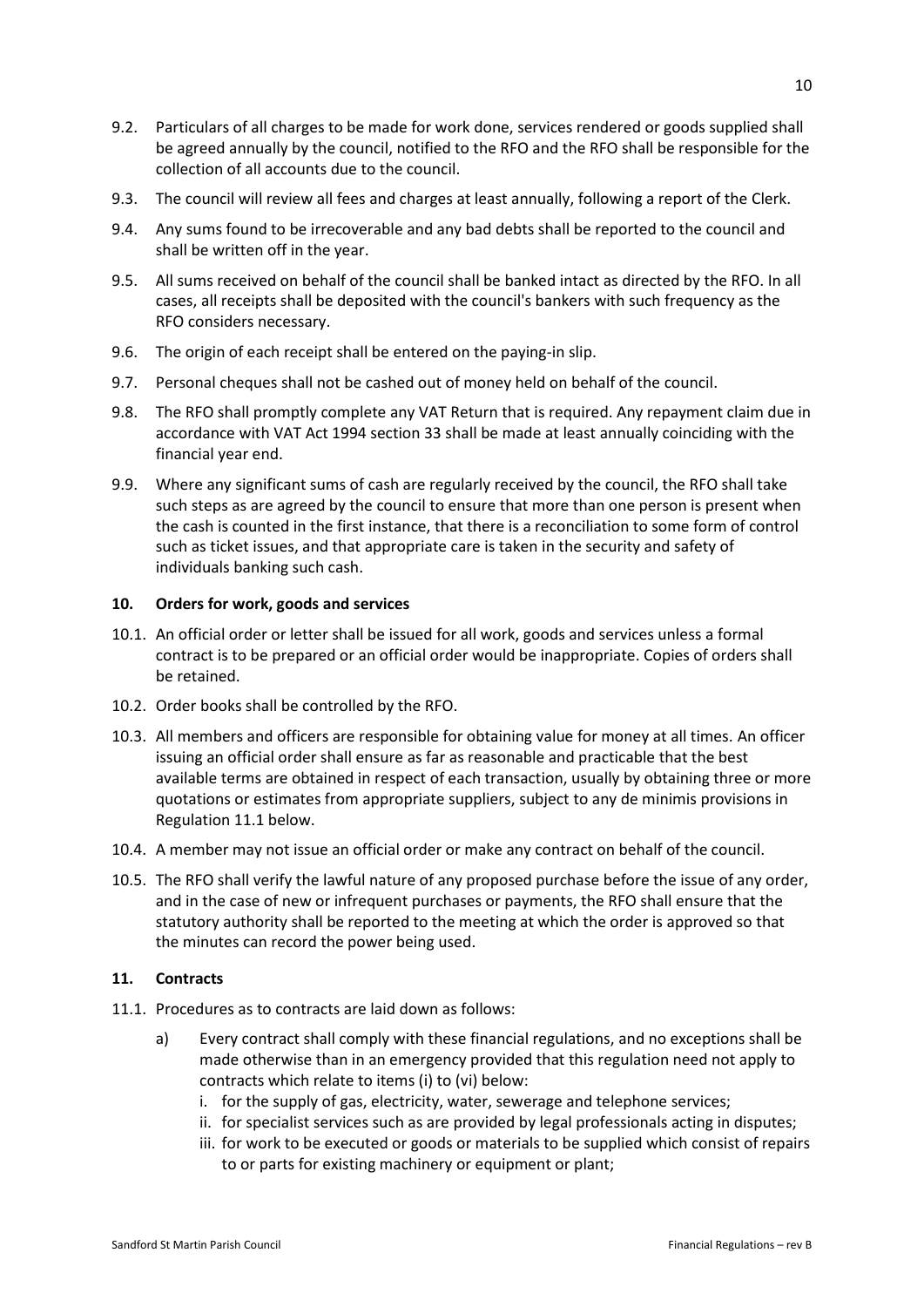- iv. for work to be executed or goods or materials to be supplied which constitute an extension of an existing contract by the council;
- v. for additional audit work of the external auditor up to an estimated value of £500 (in excess of this sum the Clerk shall act after consultation with the Chairman and Vice Chairman of council); and
- vi for goods or materials proposed to be purchased which are proprietary articles and / or are only sold at a fixed price.
- b) Where the council intends to procure or award a public supply contract, public service contract or public works contract as defined by The Public Contracts Regulations 2015 ("the Regulations") which is valued at £25,000 or more, the council shall comply with the relevant requirements of the Regulations<sup>2</sup>.
- c) The full requirements of The Regulations, as applicable, shall be followed in respect of the tendering and award of a public supply contract, public service contract or public works contract which exceed thresholds in The Regulations set by the Public Contracts Directive 2014/24/EU (which may change from time to time)<sup>3</sup>.
- d) When applications are made to waive financial regulations relating to contracts to enable a price to be negotiated without competition the reason shall be embodied in a recommendation to the council.
- e) Such invitation to tender shall state the general nature of the intended contract and the Clerk shall obtain the necessary technical assistance to prepare a specification in appropriate cases. The invitation shall in addition state that tenders must be addressed to the Clerk in the ordinary course of post. Each tendering firm shall be supplied with a specifically marked envelope in which the tender is to be sealed and remain sealed until the prescribed date for opening tenders for that contract.
- f) All sealed tenders shall be opened at the same time on the prescribed date by the Clerk in the presence of at least one member of council.
- g) Any invitation to tender issued under this regulation shall be subject to Standing Order 18d, and shall refer to the terms of the Bribery Act 2010.
- h) When it is to enter into a contract of less than £25,000 in value for the supply of goods or materials or for the execution of works or specialist services other than such goods, materials, works or specialist services as are excepted as set out in paragraph (a) the Clerk shall obtain 3 quotations (priced descriptions of the proposed supply); where the value is below £3,000 and above £100 the Clerk shall strive to obtain 3 estimates. Otherwise, Regulation 10.3 above shall apply.
- i) The council shall not be obliged to accept the lowest or any tender, quote or estimate.
- j) Should it occur that the council does not accept any tender, quote or estimate, the work is not allocated and the council requires further pricing, provided that the specification does not change, no person shall be permitted to submit a later tender, estimate or quote who was present when the original decision-making process was being undertaken.

# **12. Payments under contracts for building or other construction works**

12.1. Payments on account of the contract sum shall be made within the time specified in the contract by the RFO upon authorised certificates of the architect or other consultants engaged

<sup>&</sup>lt;sup>2</sup> The Regulations require councils to use the Contracts Finder website to advertise contract opportunities, set out the procedures to be followed in awarding new contracts and to publicise the award of new contracts

<sup>&</sup>lt;sup>3</sup> Thresholds currently applicable are:

a) For public supply and public service contracts 209,000 Euros (£181,302)

b) For public works contracts 5,225,000 Euros (£4,551,413)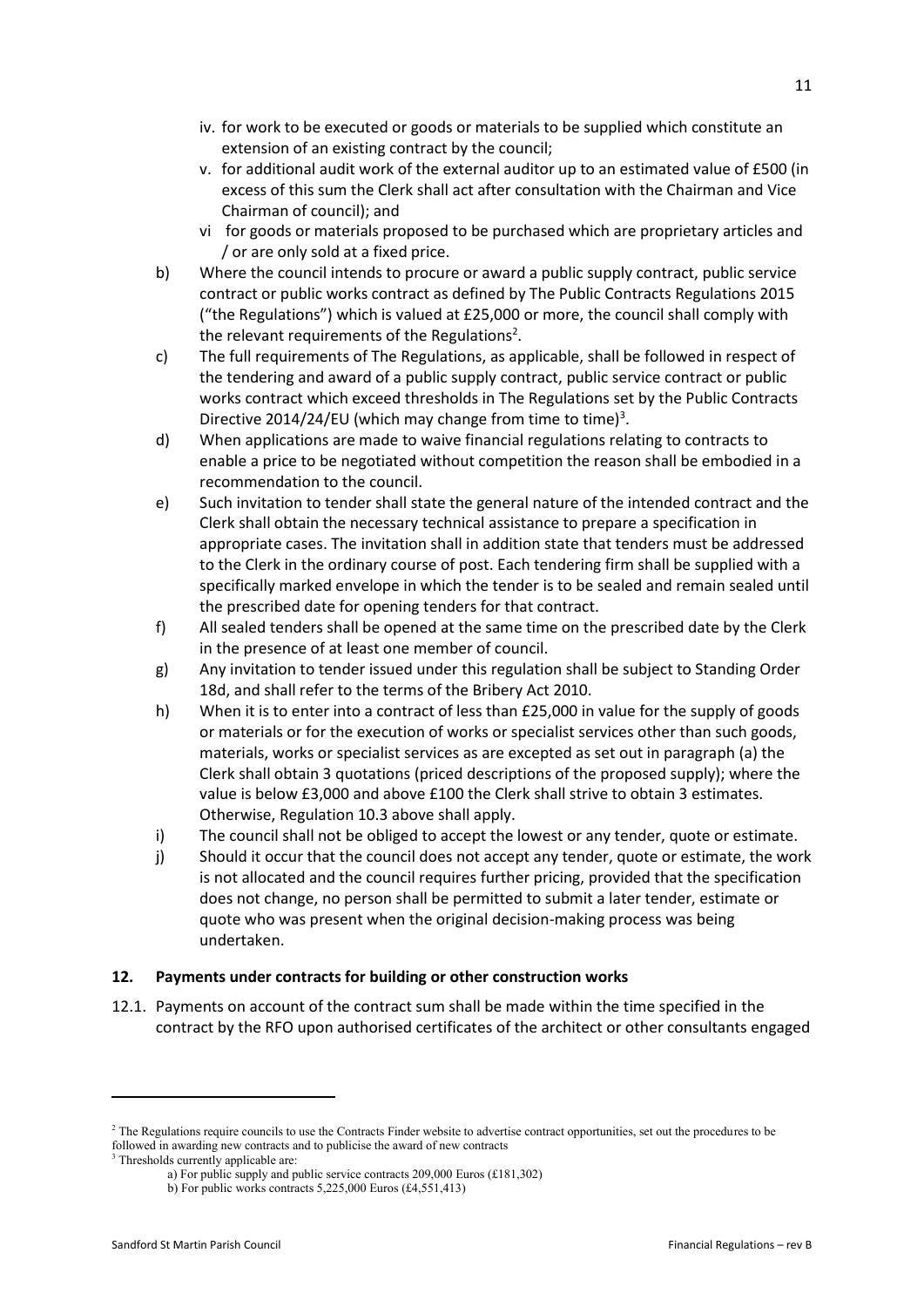to supervise the contract (subject to any percentage withholding as may be agreed in the particular contract).

- 12.2. Where contracts provide for payment by instalments the RFO shall maintain a record of all such payments. In any case where it is estimated that the total cost of work carried out under a contract, excluding agreed variations, will exceed the contract sum of 5% or more a report shall be submitted to the council.
- 12.3. Any variation to a contract or addition to or omission from a contract must be approved by the council and Clerk to the contractor in writing, the council being informed where the final cost is likely to exceed the financial provision.

# **13. Assets, properties and estates**

- 13.1. The Clerk shall make appropriate arrangements for the custody of all title deeds and Land Registry Certificates of properties held by the council. The RFO shall ensure a record is maintained of all properties held by the council, recording the location, extent, plan, reference, purchase details, nature of the interest, tenancies granted, rents payable and purpose for which held in accordance with Accounts and Audit Regulations.
- 13.2. No tangible moveable property shall be purchased or otherwise acquired, sold, leased or otherwise disposed of, without the authority of the council, together with any other consents required by law, save where the estimated value of any one item of tangible movable property does not exceed £250.
- 13.3. No real property (interests in land) shall be sold, leased or otherwise disposed of without the authority of the council, together with any other consents required by law. In each case a report in writing shall be provided to council in respect of valuation and surveyed condition of the property (including matters such as planning permissions and covenants) together with a proper business case (including an adequate level of consultation with the electorate).
- 13.4. No real property (interests in land) shall be purchased or acquired without the authority of the full council. In each case a report in writing shall be provided to council in respect of valuation and surveyed condition of the property (including matters such as planning permissions and covenants) together with a proper business case (including an adequate level of consultation with the electorate).
- 13.5. Subject only to the limit set in Regulation 13.2 above, no tangible moveable property shall be purchased or acquired without the authority of the full council. In each case a report in writing shall be provided to council with a full business case.
- 13.6. The RFO shall ensure that an appropriate and accurate Register of Assets and Investments is kept up to date. The continued existence of tangible assets shown in the Register shall be verified at least annually, possibly in conjunction with a health and safety inspection of assets.

# **14. Insurance**

- 14.1. Following the annual risk assessment (per Regulation 15), the RFO shall effect all insurances and negotiate all claims on the council's insurers.
- 14.2. The RFO shall keep a record of all insurances effected by the council and the property and risks covered thereby and annually review it.
- 14.3. The RFO shall be notified of any loss liability or damage or of any event likely to lead to a claim, and shall report these to council at the next available meeting.